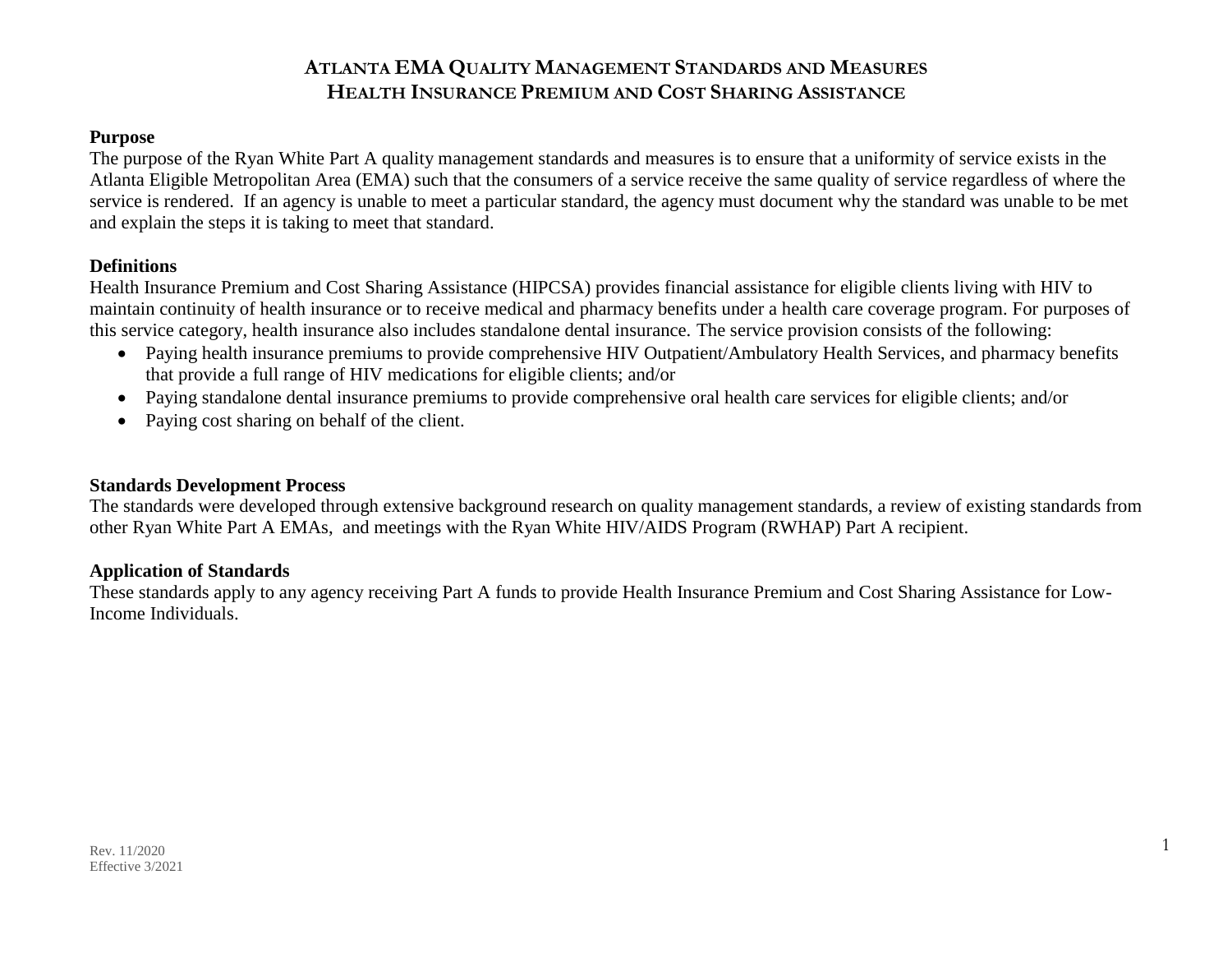| <b>Policies and Procedures</b>                                                             |                                                             |
|--------------------------------------------------------------------------------------------|-------------------------------------------------------------|
| <b>Standard</b>                                                                            | <b>Measure</b>                                              |
| A. Agency must have policies and procedures in place that address confidentiality          | Policy and procedure manual<br>$\bullet$                    |
| (HIPAA), grievance procedures and supervision requirements per federal and state           | Grievance procedure posted in visible location<br>$\bullet$ |
| law.                                                                                       |                                                             |
| B. Agency has eligibility requirements for services in written form. This is inclusive of: | Policy on file<br>$\bullet$                                 |
| $\checkmark$ Clients rights and responsibilities                                           |                                                             |
| Release of information/confidentiality                                                     |                                                             |
| Eligibility for services<br>$\checkmark$                                                   |                                                             |
| C. Agency is licensed and/or accredited by the appropriate city/county/state/federal       | Current licensure on file from appropriate<br>$\bullet$     |
| agency.                                                                                    | city/county/state/federal agency                            |
| D. Agency has written policies and procedures in place that protect the physical safety    | Policy on file<br>$\bullet$                                 |
| and well-being of staff and clients. This is inclusive of:                                 | Site Visit/Program Monitoring<br>$\bullet$                  |
| Physical agency safety management and public health emergencies<br>✓                       |                                                             |
| Meets fire safety requirements                                                             |                                                             |
| Complies with Americans with Disabilities Act (ADA)                                        |                                                             |
| Is clean, comfortable and free from hazards<br>$\bullet$                                   |                                                             |
| Complies with Occupational Safety and Health Administration                                |                                                             |
| (OSHA) infection control practices                                                         |                                                             |
| Crisis management and psychiatric emergencies                                              |                                                             |
| How to assess emergent/urgent vs. routine need                                             |                                                             |
| Verbal intervention                                                                        |                                                             |
| Non-violent physical intervention                                                          |                                                             |
| Emergency medical contact information                                                      |                                                             |
| Incident reporting<br>$\bullet$<br>Voluntary and involuntary inpatient admission           |                                                             |
| Refusal and/or termination of services                                                     |                                                             |
| Personnel                                                                                  |                                                             |
| Roles and responsibilities of staff, including supervision<br>$\bullet$                    |                                                             |
| responsibilities and caseload or staff/client ratio                                        |                                                             |
| Client/Parent/Guardian Rights and Responsibilities<br>$\checkmark$                         |                                                             |
| Health Record Storage and Maintenance                                                      |                                                             |
| Complies with DHHS, Office of Civil Rights HIPAA requirements                              |                                                             |
|                                                                                            |                                                             |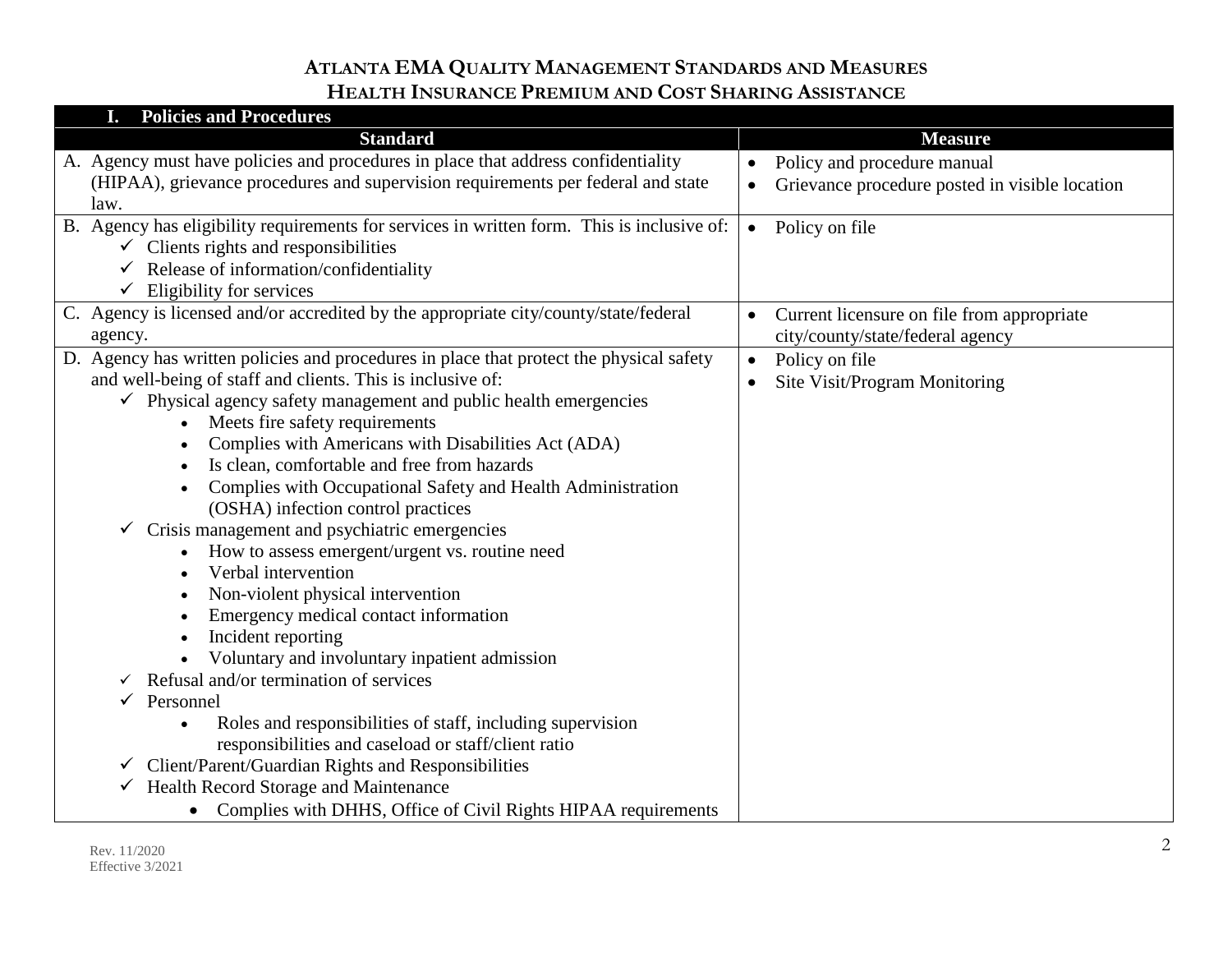| Business Association Agreements on file                                                        |                                                  |
|------------------------------------------------------------------------------------------------|--------------------------------------------------|
| E. Agency has a formal relationship with a mental health/substance abuse professional          | Written letter of agreement on file<br>$\bullet$ |
| for consultation as needed if a mental health/substance abuse professional is not on           |                                                  |
| staff.                                                                                         |                                                  |
| F. Agency has private, confidential office space for seeing clients (e.g. no half-walls or     | Site Visit/Program Monitoring<br>$\bullet$       |
| cubicles, all rooms must have doors).                                                          |                                                  |
| G. Agency will have all inactivated client records in a confidential locked location for a     | Site Visit/Program Monitoring                    |
| period as stipulated by law.                                                                   |                                                  |
| H. Agency is contractually required to maintain documentation demonstrating the                | Site Visit/Program Monitoring<br>$\bullet$       |
| following which shall be made available to the Recipient and HRSA upon request                 |                                                  |
| and during Ryan White Part A site visits:                                                      |                                                  |
| $\checkmark$ Documentation of an annual cost-benefit analysis illustrating the compared costs  |                                                  |
| of having the client in the Ryan White Services Program to the greater benefit in              |                                                  |
| purchasing                                                                                     |                                                  |
| public or private health insurance,<br>$\circ$                                                 |                                                  |
| pharmacy benefits,<br>O                                                                        |                                                  |
| co-pays and/or<br>$\circ$                                                                      |                                                  |
| deductibles for eligible low income clients<br>$\circ$                                         |                                                  |
| $\checkmark$ Documentation that the insurance plan purchased provides comprehensive            |                                                  |
| primary care and a full range of HIV medication (Premium Costs are covered)                    |                                                  |
| $\checkmark$ Documentation including a physician's written statement that the eye condition is |                                                  |
| related to HIV infection                                                                       |                                                  |
| Documentation of proof of low-income status<br>✓                                               |                                                  |
| Provide assurance that all Health Insurance Premium and Cost Assistance:<br>$\checkmark$       |                                                  |
| Funds are not being used to cover costs associated with Social Security<br>$\circ$             |                                                  |
| Funds are not used to cover costs of liability risk pool<br>$\circ$                            |                                                  |
| <b>Program Staff</b><br>П,                                                                     |                                                  |
| <b>Standard</b>                                                                                | <b>Measure</b>                                   |
| A. Staff is trained and knowledgeable about HIV/AIDS and available resources.                  | Personnel records<br>$\bullet$                   |
| B. Health Insurance Premium staff at an agency must complete at least 10 hours of              | Training records in personnel files<br>$\bullet$ |
| training annually. It may consist of training related to insurance premiums,                   |                                                  |
| marketplace regulations, Georgia Medicaid Management Information System                        |                                                  |
| (GAMMIS), CMS, Part B HICP trainings, and/or other related insurance topics.                   |                                                  |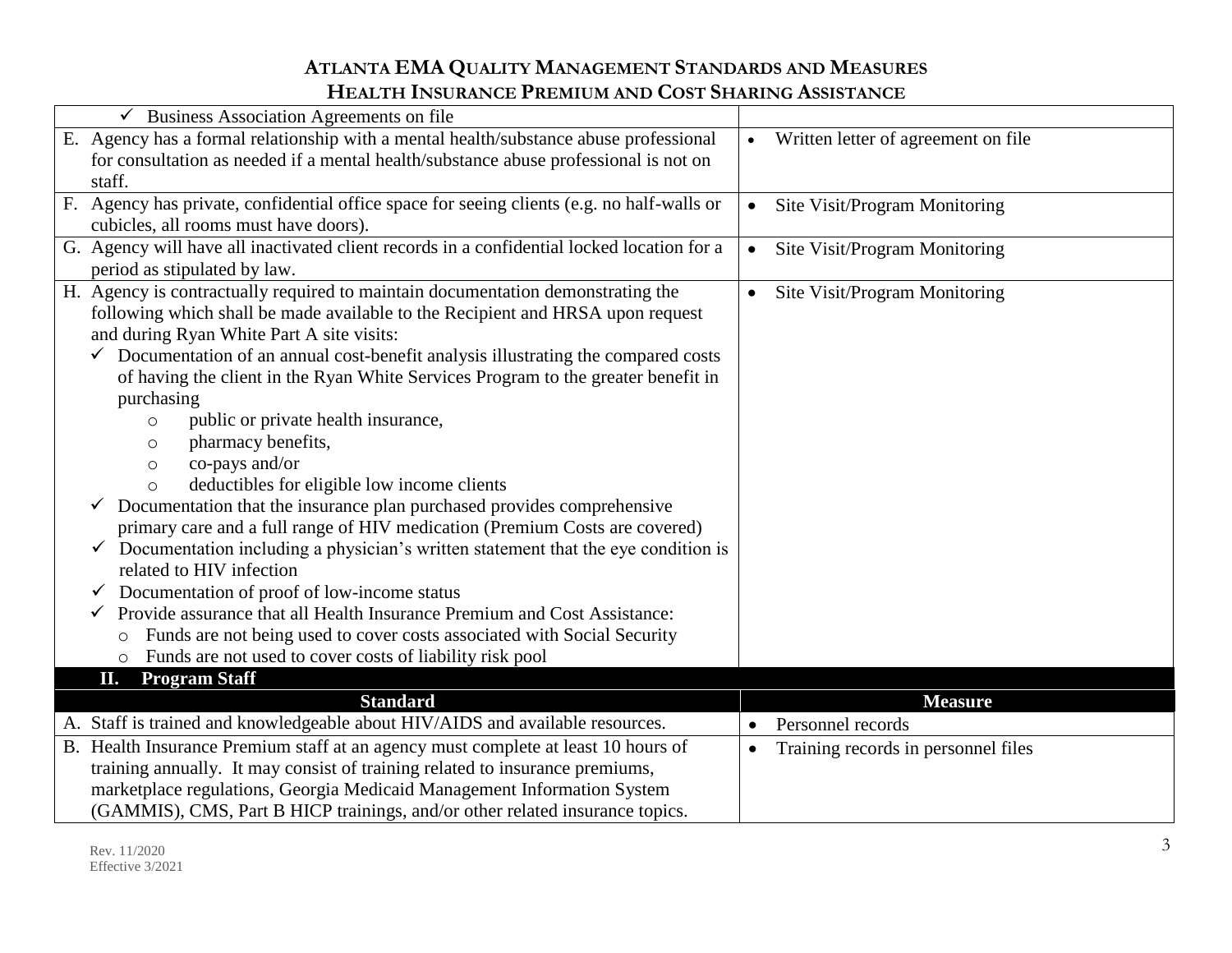| C. Staff has appropriate skills, relevant experience, cultural and linguistic competency,<br>knowledge about HIV/AIDS and available health and social service related resources.                                                                                          | Resumes in personnel records<br>$\bullet$<br>Personnel and training records<br>Documentation in personnel record with staff<br>$\bullet$<br>signature stating they have read, understood and<br>will abide by the code of ethics |
|---------------------------------------------------------------------------------------------------------------------------------------------------------------------------------------------------------------------------------------------------------------------------|----------------------------------------------------------------------------------------------------------------------------------------------------------------------------------------------------------------------------------|
| D. Staff have a clear understanding of their job description and responsibilities as well                                                                                                                                                                                 | Job description on file<br>$\bullet$                                                                                                                                                                                             |
| as agency policies and procedures.                                                                                                                                                                                                                                        | Statement on file, signed by staff and supervisor<br>$\bullet$                                                                                                                                                                   |
| <b>III.</b> Access to Services                                                                                                                                                                                                                                            |                                                                                                                                                                                                                                  |
| <b>Standard</b>                                                                                                                                                                                                                                                           | <b>Measure</b>                                                                                                                                                                                                                   |
| A. Agency is accessible to desired target populations. Accessibility includes:<br>$\checkmark$ Proximity to community impacted by HIV<br>Proximity to mass transit<br>Proximity to low-income individuals<br>$\checkmark$ Proximity to underinsured/uninsured individuals | Site Visit/Program Monitoring                                                                                                                                                                                                    |
| B. Agency is compliant with ADA requirements for non-discriminatory policies and<br>practices and for the provision of reasonable accommodations to address<br>communication (e.g. sign language interpreter).                                                            | Policy on file<br>$\bullet$                                                                                                                                                                                                      |
| C. Agency demonstrates the ability to provide culturally and linguistically appropriate                                                                                                                                                                                   | Personnel and training records<br>$\bullet$                                                                                                                                                                                      |
| services according to the Atlanta EMA standards for desired target population.                                                                                                                                                                                            | Site Visit/Program Monitoring<br>$\bullet$                                                                                                                                                                                       |
|                                                                                                                                                                                                                                                                           | Client satisfaction survey<br>$\bullet$                                                                                                                                                                                          |
| D. Agency demonstrates input from clients in service design and delivery.                                                                                                                                                                                                 | Client satisfaction survey<br>$\bullet$                                                                                                                                                                                          |
|                                                                                                                                                                                                                                                                           | <b>Existence of Consumer Advisory Board</b><br>$\bullet$                                                                                                                                                                         |
| E. Agency is accessible using HIPAA-compliant applications to provide telehealth                                                                                                                                                                                          | Policy on file<br>$\bullet$                                                                                                                                                                                                      |
| services with healthcare-specific features and security.                                                                                                                                                                                                                  | Personnel and training records<br>٠                                                                                                                                                                                              |
|                                                                                                                                                                                                                                                                           | Program Review                                                                                                                                                                                                                   |
| <b>Eligibility Determination/Screening</b><br>IV.                                                                                                                                                                                                                         |                                                                                                                                                                                                                                  |
| <b>Standard</b>                                                                                                                                                                                                                                                           | <b>Measure</b>                                                                                                                                                                                                                   |
| A. Agency staff acts as a liaison between the client and other service providers to                                                                                                                                                                                       | Client record – documentation of with whom staff<br>$\bullet$                                                                                                                                                                    |
| support coordination and delivery of high quality care. For those clients not in                                                                                                                                                                                          | are communicating and progress to linking client to                                                                                                                                                                              |
| outpatient ambulatory health services, agency staff must note progress towards                                                                                                                                                                                            | primary care if appropriate                                                                                                                                                                                                      |
| linking the client into outpatient ambulatory health services.                                                                                                                                                                                                            | Agency client data report consistent with funding<br>$\bullet$<br>requirements                                                                                                                                                   |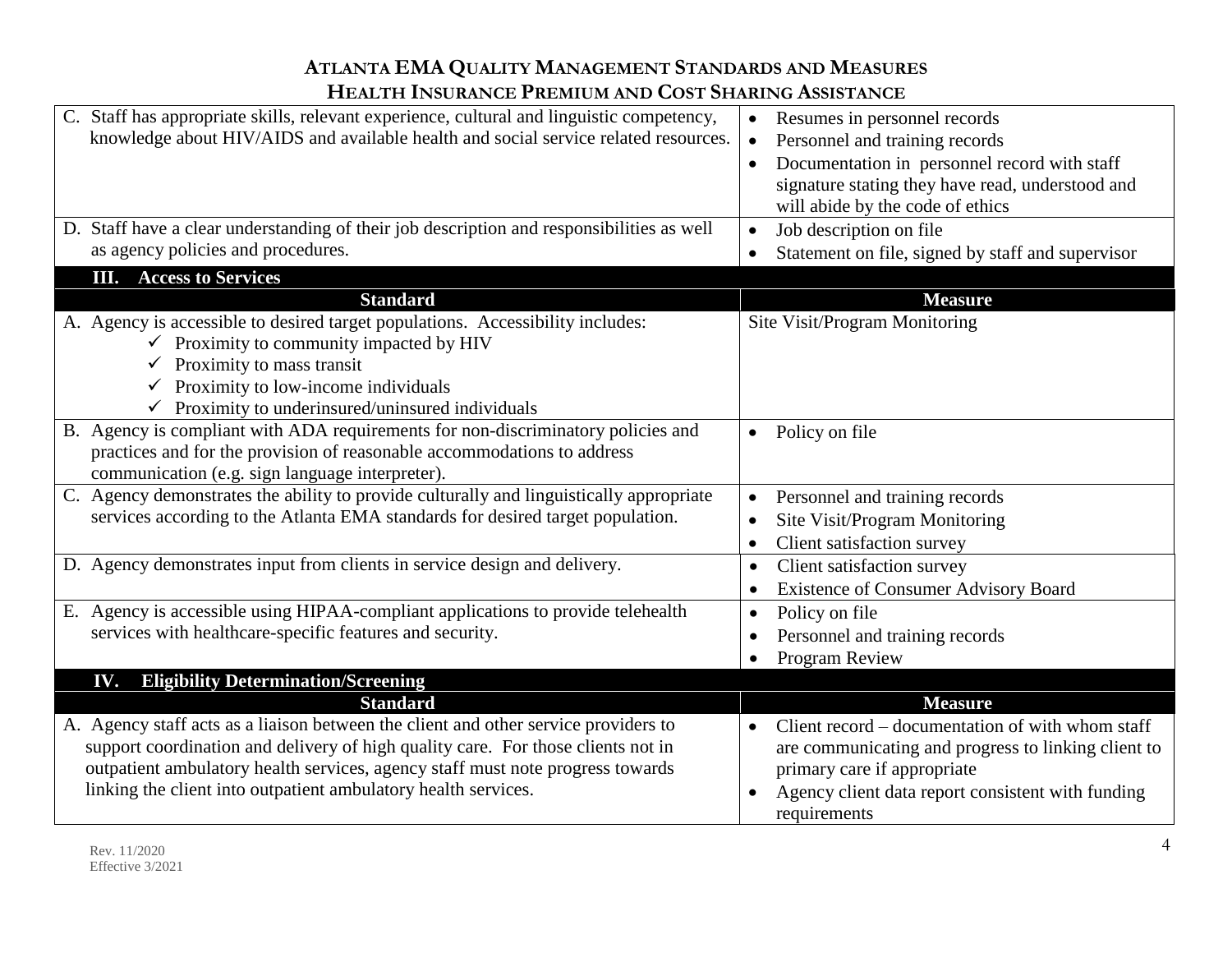|                                                                                           | Policy on file<br>$\bullet$                                    |
|-------------------------------------------------------------------------------------------|----------------------------------------------------------------|
| B. Provider determines client eligibility for services. Client eligibility will be        | Client record<br>$\bullet$                                     |
| reassessed every 6 months. The process to determine client eligibility must be            | Policy on file<br>$\bullet$                                    |
| completed in a time frame so that screening is not delayed. Eligibility assessment        | Agency client data report consistent with funding<br>$\bullet$ |
| must include at a minimum:                                                                | requirements                                                   |
| $\checkmark$ Proof of HIV status                                                          |                                                                |
| Proof of income not greater than 400% of the Federal Poverty Level                        |                                                                |
| $\checkmark$ Proof of residency                                                           |                                                                |
| $\checkmark$ Proof of payor of last resort                                                |                                                                |
| $\checkmark$ Proof of active participation in primary care or documentation of the        |                                                                |
| client's plan to access primary care                                                      |                                                                |
| • At least 1 visit with a primary care provider every 6 months                            |                                                                |
| For affected children $<$ 4, at least 1 primary care visit within 12                      |                                                                |
| months.                                                                                   |                                                                |
| C. Client is informed of the client confidentiality policy and grievance policy at first  | Client record<br>$\bullet$                                     |
| face-to-face contact.                                                                     | Client satisfaction survey<br>$\bullet$                        |
| B. Client is informed of services available and what client can expect if s/he enrolls in | Client record<br>$\bullet$                                     |
| services, including methods and scope of service delivery. Clients will also be           | Client satisfaction survey<br>$\bullet$                        |
| informed of the documentation requirements for services.                                  |                                                                |
| C. Staff will provide client with referral information to other services, as appropriate. | Policy on file<br>$\bullet$                                    |
| V. Assessment                                                                             |                                                                |
| <b>Standard</b>                                                                           | <b>Measure</b>                                                 |
| A. Agency must have a methodology to assess if client meets criteria for health           | <b>Client Record</b><br>$\bullet$                              |
| premium assistance, by certifying and assessing if client's health care coverage at a     | Proof of insurance card/plan<br>$\bullet$                      |
| minimum includes:                                                                         |                                                                |
| at least one approved HIV medicine <sup>1</sup> and treatment and;<br>$\bullet$           |                                                                |
| appropriate HIV outpatient/ambulatory health services                                     |                                                                |
| B. Agency must have a methodology to assess cost-effectiveness of service provision by    | <b>Client Record</b><br>$\bullet$                              |
| calculating and comparing aggregate costs of health care coverage or standalone           | Site Visit/Program Monitoring<br>$\bullet$                     |
| dental insurance to full cost of medication and treatment. The cost of insurance plans    |                                                                |

Rev. 11/2020  $\overline{a}$ <sup>1</sup> U.S. Food and Drug Administration (FDA) approved medicine in each drug class of core antiretroviral medicines outlined in the U.S. Department of Health and Human Services' Clinical Guidelines for the Treatment of HIV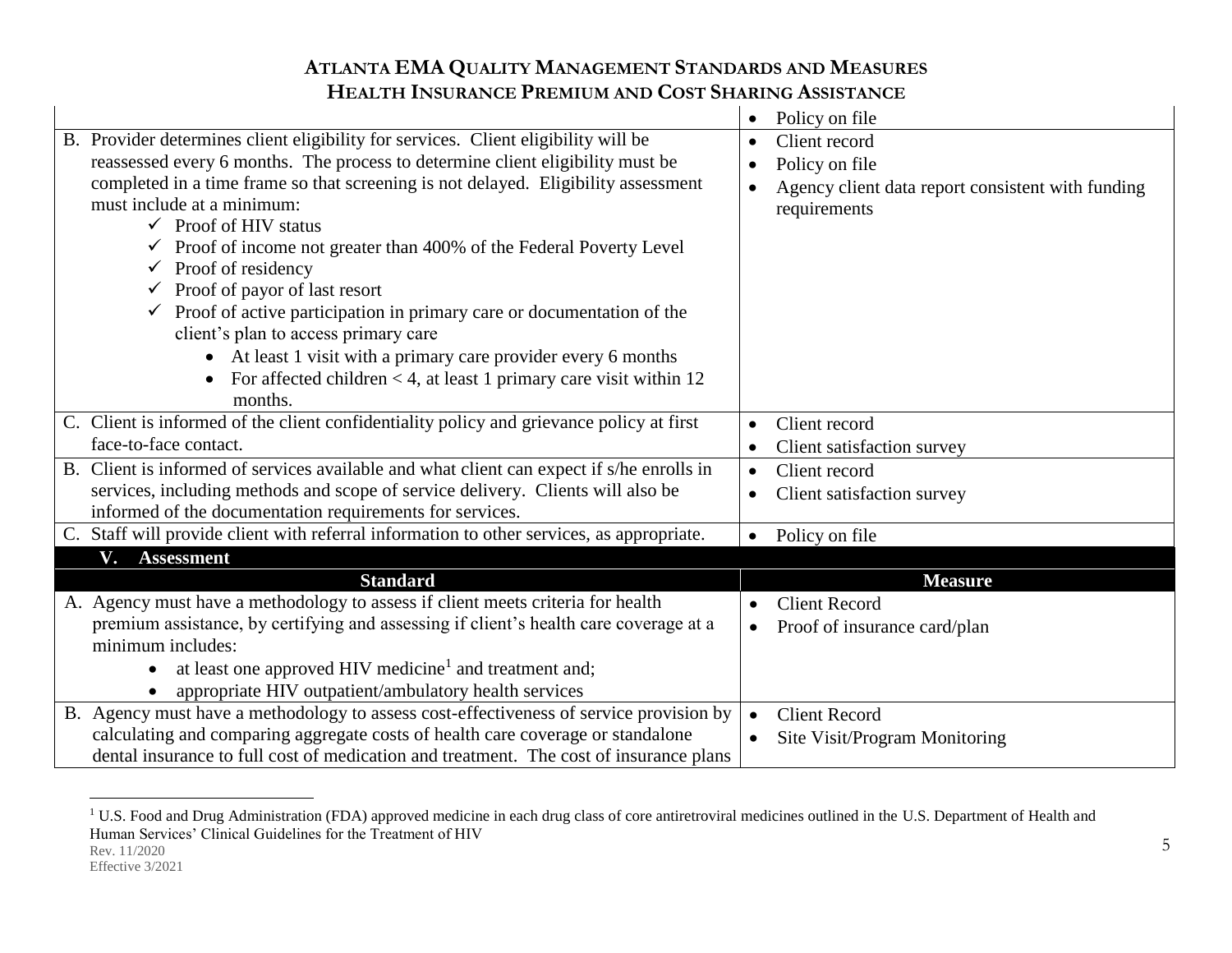| must be lower than the cost of providing health services through grant-supported                                                                                                                                                                                                                                                                                                                                                                                                                                                                                                                                                                                                                                                                                                                                                                                                                                                                                                    |                                                                    |
|-------------------------------------------------------------------------------------------------------------------------------------------------------------------------------------------------------------------------------------------------------------------------------------------------------------------------------------------------------------------------------------------------------------------------------------------------------------------------------------------------------------------------------------------------------------------------------------------------------------------------------------------------------------------------------------------------------------------------------------------------------------------------------------------------------------------------------------------------------------------------------------------------------------------------------------------------------------------------------------|--------------------------------------------------------------------|
| direct delivery.<br>C. For health insurance premium assistance (not standalone dental insurance assistance),<br>agency must implement a methodology that incorporates the following requirements:<br>Clients obtain health care coverage that at a minimum, includes at least one<br>U.S. Food and Drug Administration (FDA) approved medicine in each drug<br>class of core antiretroviral medicines outlined in the U.S. Department of<br>Health and Human Services' Clinical Guidelines for the Treatment of HIV, as<br>well as appropriate HIV outpatient/ambulatory health services; and<br>The cost of paying for the health care coverage (including all other sources of<br>$\bullet$<br>premium and cost sharing assistance) is cost-effective in the aggregate versus<br>paying for the full cost for medications and other appropriate HIV<br>outpatient/ambulatory health services (HRSA RWHAP Part A, HRSA<br>RWHAP Part B, HRSA RWHAP Part C, and HRSA RWHAP Part D). | <b>Client Record</b><br>$\bullet$<br>Site Visit/Program Monitoring |
| D. For standalone dental insurance premium assistance, agency must implement a<br>methodology that incorporates the following requirement:<br>• HRSA RWHAP Part recipients must assess and compare the aggregate cost of<br>paying for the standalone dental insurance option versus paying for the full cost<br>of HIV oral health care services to ensure that purchasing standalone dental<br>insurance is cost effective in the aggregate, and allocate funding to Health<br>Insurance Premium and Cost Sharing Assistance only when determined to be<br>cost effective                                                                                                                                                                                                                                                                                                                                                                                                         | <b>Client Record</b><br>$\bullet$<br>Site Visit/Program Monitoring |
| <b>Service Coordination</b><br>VI.                                                                                                                                                                                                                                                                                                                                                                                                                                                                                                                                                                                                                                                                                                                                                                                                                                                                                                                                                  |                                                                    |
| <b>Standard</b><br>A. Agency staff must have documentation that assistance was provided, the status, and<br>resolution of the health insurance premium assistance and that no funds were<br>provided directly to the client.                                                                                                                                                                                                                                                                                                                                                                                                                                                                                                                                                                                                                                                                                                                                                        | <b>Measure</b><br>• Client Record                                  |
| B. Agencies will ensure payments are made directly to the health or dental insurance<br>vendor within ten (10) business days of approved request.                                                                                                                                                                                                                                                                                                                                                                                                                                                                                                                                                                                                                                                                                                                                                                                                                                   | <b>Client Record</b><br>$\bullet$                                  |
| C. Agency staff will maintain documentation of service coordination in client's record<br>Rev. 11/2020                                                                                                                                                                                                                                                                                                                                                                                                                                                                                                                                                                                                                                                                                                                                                                                                                                                                              | <b>Client Record</b><br>$\bullet$<br>$\Omega$                      |

Effective 3/2021